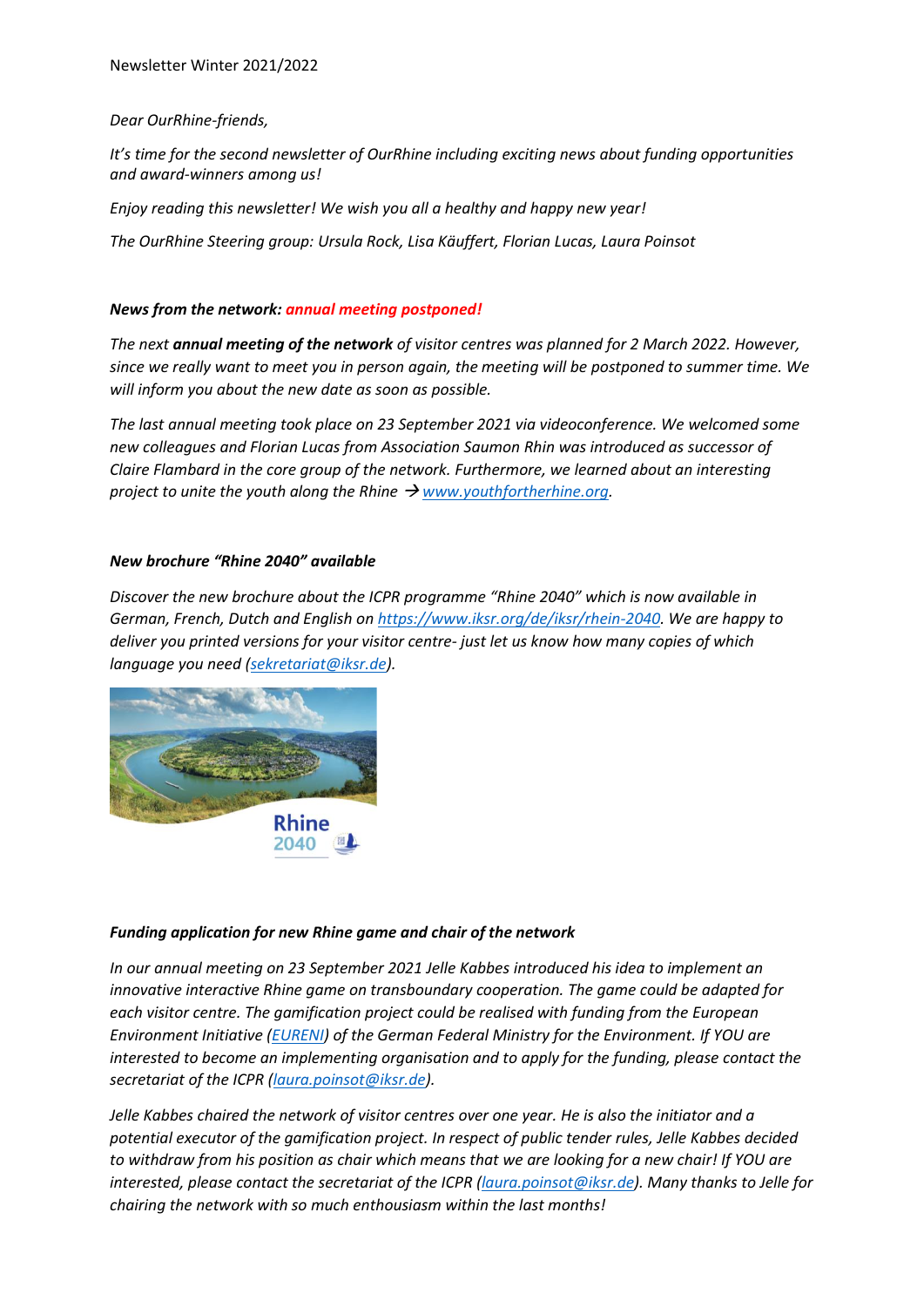# *Award-winner from our network!*

*The Lahnfenster Hessen was awarded the UN Decade Prize on biodiversity – Congratulations! We are proud to have an award-winner at OurRhine! [https://www.undekade](https://www.undekade-biologischevielfalt.de/projekte/aktuelle-projekte-beitraege/detail/projekt-details/show/Wettbewerb/3218/)[biologischevielfalt.de/projekte/aktuelle-projekte-beitraege/detail/projekt](https://www.undekade-biologischevielfalt.de/projekte/aktuelle-projekte-beitraege/detail/projekt-details/show/Wettbewerb/3218/)[details/show/Wettbewerb/3218/](https://www.undekade-biologischevielfalt.de/projekte/aktuelle-projekte-beitraege/detail/projekt-details/show/Wettbewerb/3218/)*



# *25th anniversary of Naturschutzzentrum Karlsruhe-Rappenwörth*

*On the occasion of its 25th anniversary, the nature protection centre Karlsruhe-Rappenwörth will inaugurate two new adventure trails in the Rappenwörter Forest: the Auenerlebnis-Pfad and the Auenzwerge-Pfad. And of course they are celebrating - with a festive ceremony in September, followed by an open day. For further information please visit [www.nazka.de](http://www.nazka.de/)*



*Photo: (c) NAZKA*

### *New resolution on protection of floodplains*

*On its 11th annual meeting in October 2021, our partne[r network BildungsNetzwerk Aue,](https://www.rvr.ruhr/index.php?id=348) adopted a [new resolution](https://www.rvr.ruhr/fileadmin/user_upload/01_RVR_Home/02_Themen/Umwelt_Oekologie/Naturforum_Bislicher_Insel/Netzwerke/2021-10-22_Resolution_Auenschutz.pdf) on floodplain protection and its implementation in environmental education.* 

### *World Fish Migration Day 2022*

*The nex[t World Fish Migration Day](https://www.worldfishmigrationday.com/) is celebrated on 21 May 2022. Herman Wanningen and Pao Fernández Garrido joined our annual meeting on 23 September 2021 to encourage visitor centres along the Rhine to participate in this amazing international event. If you have any questions on how*